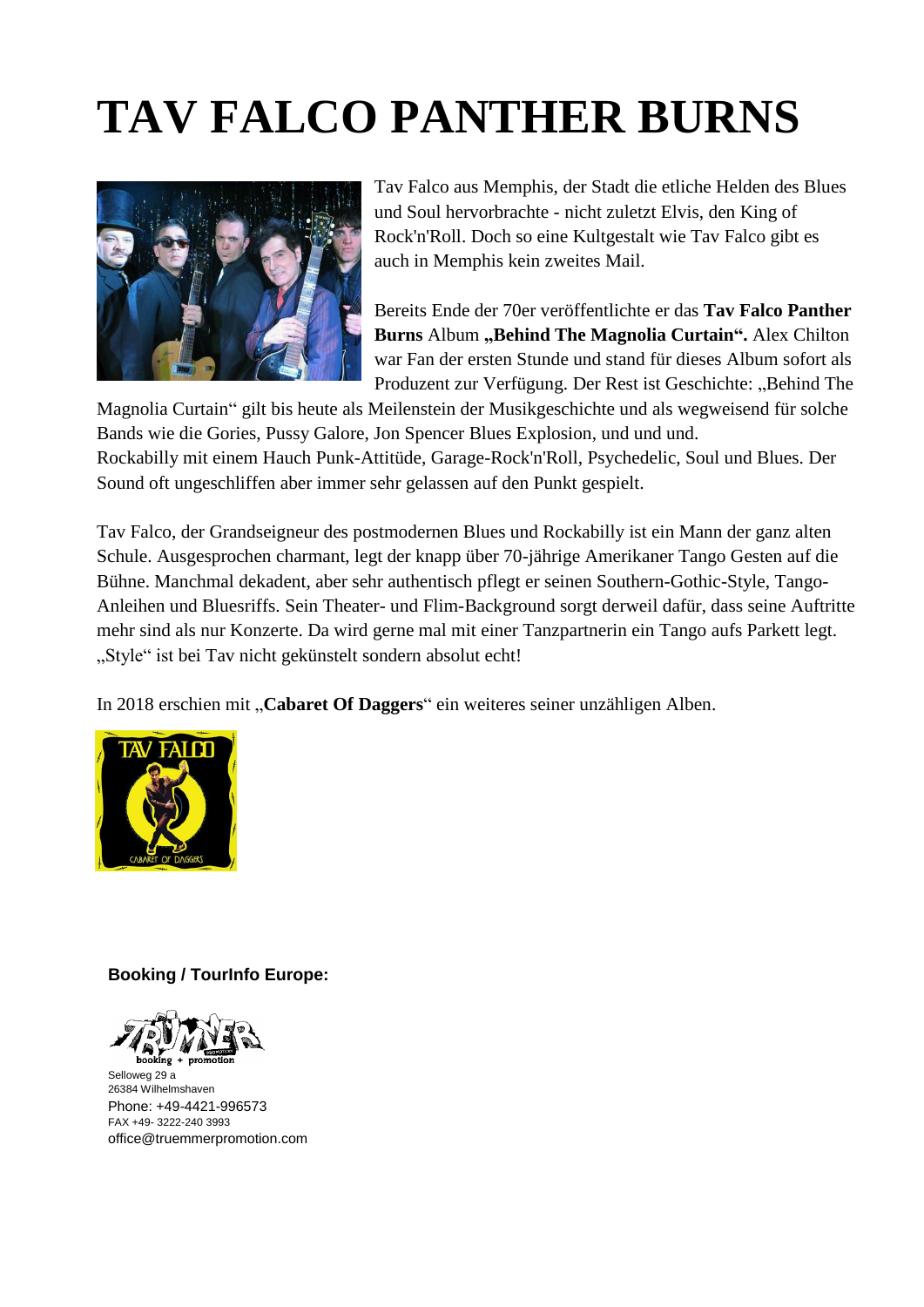# **TAV FALCO PANTHER BURNS**

**AMIDST CRUSHED VELVET DRAPES AND THE GLOW OF BURNING CANDLES, THE STAGE IS SET FOR TAV FALCO'S** *CABARET OF DAGGERS*

**Featuring new originals and selections from 80 years of the Great American Songbook, Falco's latest finds the Arkansas traveler and his eminent team of Italian accompanists exploring his most challenging selections to date while weighing in on "the puppet head orangutan diaper of malignant rage"**



Nearly four decades into his musical career, Tav Falco is poised to take centerstage with the provocative and timely *Cabaret of Daggers*. Recorded 2018 in Rome, the album features newly-penned Falco originals which question the sanity of our troubled times, alongside carefully-curated selections from over 80 years of the Great American Songbook. Released by ORG Music, *Cabaret of Daggers* will initially be available as a limited edition, yellow color vinyl pressing of 750 copies, exclusively for Record Store Day, Black Friday, November 23, 2018. The standard black vinyl edition and digital download follow on November 30, 2019.

A fixture on the international music scene since 1981, Falco has been described by *The New York Times* as "A singer, guitarist and researcher of musical arcana who hasn't let his increasingly technical expertise and idiomatic mastery compromise the clarity of his vision."

Raised in rural Arkansas and a key figure on the Memphis music scene of the 1970s and '80s, Falco was a frequent visitor to Europe as the frontman for his storied and long-running band, Panther Burns. He eventually fell in love with the Old World splendor of Vienna, and has been a resident of the Austrian capital since the late 1990s. Falco pays homage to his adopted city on "Red Vienna," co-written with *Cabaret of Daggers*' producer/guitarist, Mario Monterosso. Benefitting from a rich musical palette which evokes Django Reinhardt, Italian neorealism cinema, and a nursery rhyme cadence, "Red Vienna" recounts the history of fascism's rise in Italy. Franz Ferdinand, Leon Trotsky, Sigmund Freund and Gustav Klimt all find their way into the lyric, and the dreamy, surreal song also acts as a warning to modern-day listeners as we witness, on a daily basis, the rise of similar authoritarian politicking across the world stage.



While "Red Vienna" addresses autocratic regimes from a historical perspective, "New World Order Blues" brings us bang up to date. A crowd favorite when premiered at this spring's Beale Street Music Festival in Memphis, the thumping, strutting "New World Order Blues" takes thinly-disguised aim at our current instigator of global chaos. "Dumb yourself down, or get out of town is the current message from the U.S. government," says Falco. "Is America going to sell out its ethical dignity for a pseudo bubble economy predicated on scorched earth policy? Moral bankruptcy and malignant rage reign down from the highest echelons, while honest Americans are either duped or forced off the grid."

Lodged at the fervent, beating heart of *Cabaret of Daggers* are a pair of legendary jazz standards which underscore the cabaret theme of the album's title. Falco's interpretation of the Chet Baker classic "Born to Be Blue" (written in 1946 by Mel Tormé and Robert Wells), fits the singer like a velvet glove. He pours his heart and soul into this outsider classic; the resonance of experience is palpable. Descending into an even darker shade of blue, Falco also revisits "Strange Fruit," undeniably the 20<sup>th</sup> century's most harrowing anthem of doom. "Billie Holiday is the mistress of 'Strange Fruit,' and always will be," says Falco. "Yet, after years of this dirge lurking in the background of my thoughts, I knew that one day I would be ready for